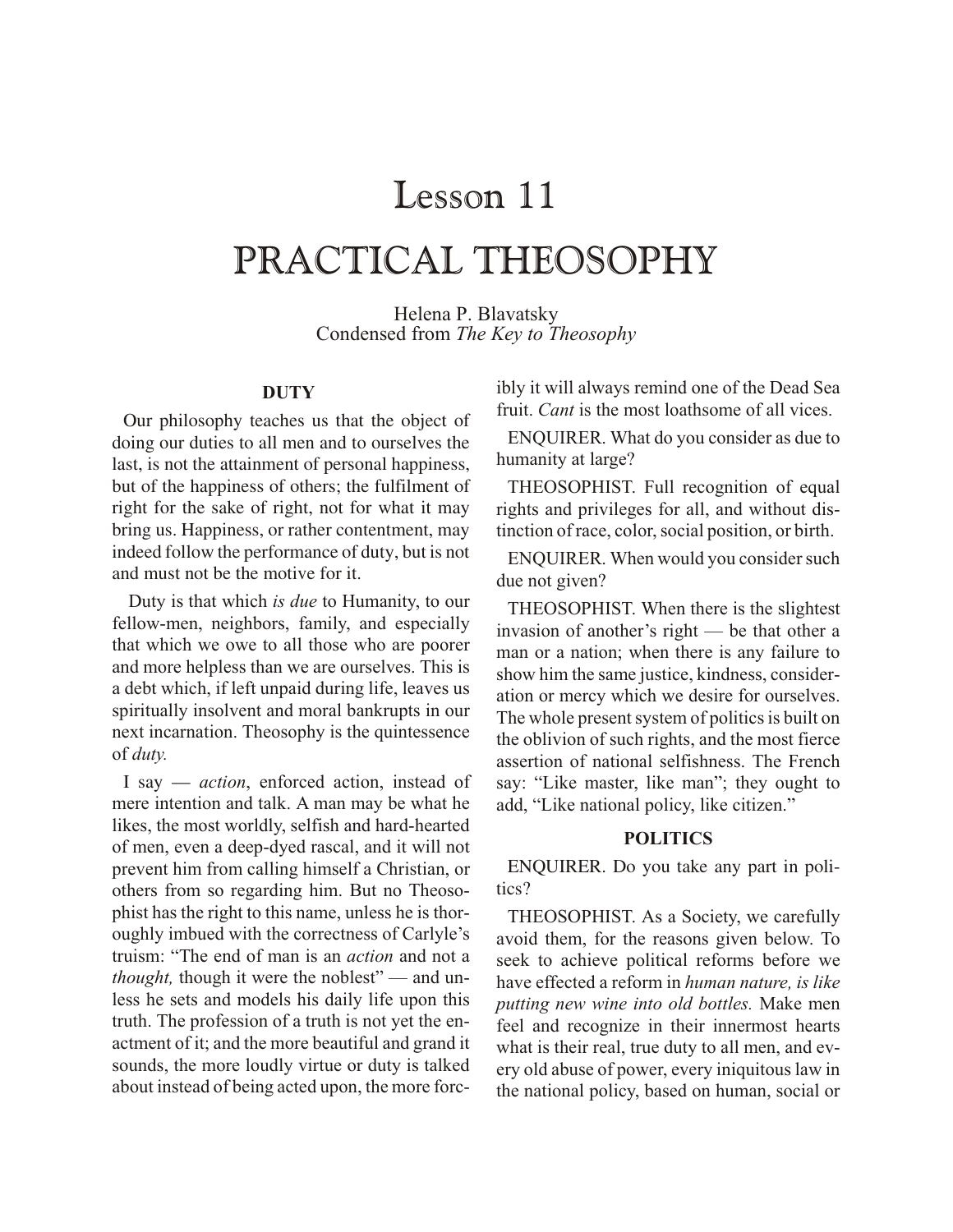political selfishness, will disappear of itself. Foolish is the gardener who seeks to weed his flower-bed of poisonous plants by cutting them off from the surface of the soil, instead of tearing them out by the roots. No lasting political reform can be ever achieved with the same selfish men at the head of affairs as of old.

### **THE RELATIONS OF THE T. S. TO POLITICAL REFORMS.**

ENQUIRER. The Theosophical Society is not, then, a political organization?

THEOSOPHIST. Certainly not. It is international in the highest sense in that its members comprise men and women of all races, creeds, and forms of thought, who work together for one object, the improvement of humanity; but as a society it takes absolutely no part in any national or party politics.

As a society they can only act together in matters which are common to all — that is, in Theosophy itself; as individuals, each is left perfectly free to follow out his or her particular line of political thought and action, so long as this does not conflict with Theosophical principles or hurt the Theosophical Society.

# **FOUR LINKS OF THE GOLDEN CHAIN**

ENQUIRER. How, then, should Theosophical principles be applied so that social co-operation may be promoted and true efforts for social amelioration be carried on?

THEOSOPHIST. Let me briefly remind you what these principles are — universal Unity and Causation; Human Solidarity; the Law of Karma; Re-incarnation. These are the four links of the golden chain which should bind humanity into one family, one universal Brotherhood.

## ENQUIRER. How?

THEOSOPHIST. In the present state of society, especially in so-called civilized countries, we are continually brought face to face with the fact that large numbers of people are suffering from misery, poverty and disease. Their physical condition is wretched, and their mental and spir-

itual faculties are often almost dormant. On the other hand, many persons at the opposite end of the social scale are leading lives of careless indifference, material luxury, and selfish indulgence. Neither of these forms of existence is mere chance. Both are the effects of the conditions which surround those who are subject to them, and the neglect of social duty on the one side is most closely con nected with the stunted and arrested development on the other. In sociology, as in all branches of true science, the law of universal causation holds good. But this causation necessarily implies, as its logical outcome, that human solidarity on which The osophy so strongly insists. If the action of one re acts on the lives of all, and this is the true scientific idea, then it is only by all men becoming brothers and all women sisters, and by all practicing in their daily lives true brotherhood and true sisterhood, that the real human solidarity, which lies at the root of the elevation of the race, can ever be attained. It is this action and interaction, this true brotherhood and sisterhood, in which each shall live for all and all for each, which is one of the fundamental Theosophical principles that every Theosophist should be bound, not only to teach, but to carry out in his or her individual life.

ENQUIRER. All this is very well as a general principle, but how would you apply it in a concrete way?

THEOSOPHIST. All good and evil things in humanity have their roots in human character, and this character is, and has been, conditioned by the endless chain of cause and effect. Progress can be attained, and only attained, by the development of the nobler qualities. Now, true evolution teaches us that by altering the surroundings of the organism we can alter and improve the organism; and in the strictest sense this is true with regard to man. Every Theosophist, therefore, is bound to do his utmost to help on, by all the means in his power, every wise and well-considered social effort which has for its object the amelioration of the condi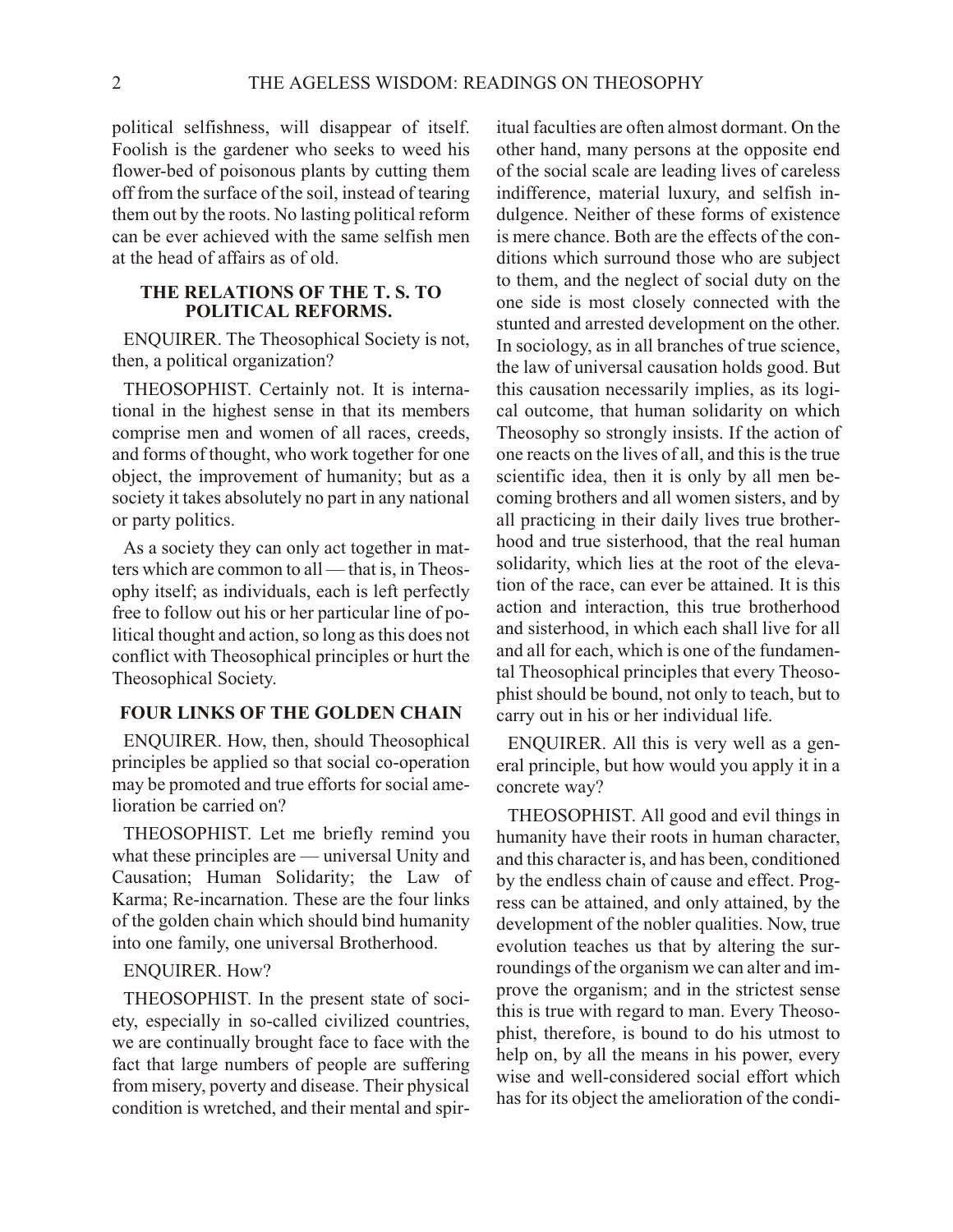tion of the poor. Such efforts should be made with a view to their ultimate social emancipation, or the development of the sense of duty in those who now so often neglect it in nearly every relation of life.

# **THE TEST OF WISE ACTION**

ENQUIRER. Agreed. But who is to decide whether social efforts are wise or unwise?

THEOSOPHIST. No one person and no society can lay down a hard-and-fast rule in this respect. Much must necessarily be left to the individual judgment. One general test may, however, be given. Will the proposed action tend to promote that true brotherhood which it is the aim of Theosophy to bring about? No real Theosophist will have much difficulty in applying such a test; once he is satisfied of this, his duty will lie in the direction of forming public opinion. And this can be attained only by inculcating those higher and nobler conceptions of public and private duties which lie at the root of all spiritual and material improvement. In every conceivable case he himself must be a center of spiritual action, and from him and his own daily individual life must radiate those higher spiritual forces which alone can regenerate his fellow-men.

ENQUIRER. But why should he do this? Are not he and all, as you teach, conditioned by their Karma, and must not Karma necessarily work itself out on certain lines?

THEOSOPHIST. It is this very law of Karma which gives strength to all that I have said. The individual cannot separate himself from the race, nor the race from the individual. The law of Karma applies equally to all, although all are not equally developed. In helping on the development of others, the Theosophist believes that he is not only helping them to fulfil their Karma, but that he is also, in the strictest sense, fulfilling his own. It is the development of humanity, of which both he and they are integral parts, that he has always in view, and he knows that any failure on his part to respond to the highest within him retards not only himself but all, in their progressive march. By his actions, he can make it either more difficult or more easy for humanity to attain the next higher plane of being.

ENQUIRER. How does this bear on the fourth of the principles you mentioned, viz., Re-incarnation?

THEOSOPHIST. The connection is most intimate. If our present lives depend upon the de-

Progress can be attained, and<br>only attained, by the<br>development of the nobler *only at tained, by the de vel op ment of the no bler qual i ties. Now, true evo lu tion teaches us that by altering the sur round ings of the or gan ism we can alter and improve the organism; and in the strictest sense this is true with regard to man. Every The os o phist, there fore, is bound to do his ut most to help on, by all the means in his power, every wise and well-considered social ef fort which has for its ob ject the ame lio ra tion of the condition of the poor. — H.P. BLAVATSKY*

velopment of certain principles which are a growth from the germs left by a previous existence, the law holds good as regards the future. Once grasp the idea that universal causation is not merely present, but past, present and future, and every action on our present plane falls naturally and easily into its true place, and is seen in its true relation to ourselves and to others. Every mean and selfish action sends us backward and not forward, while every noble thought and every unselfish deed are stepping stones to the higher and more glorious planes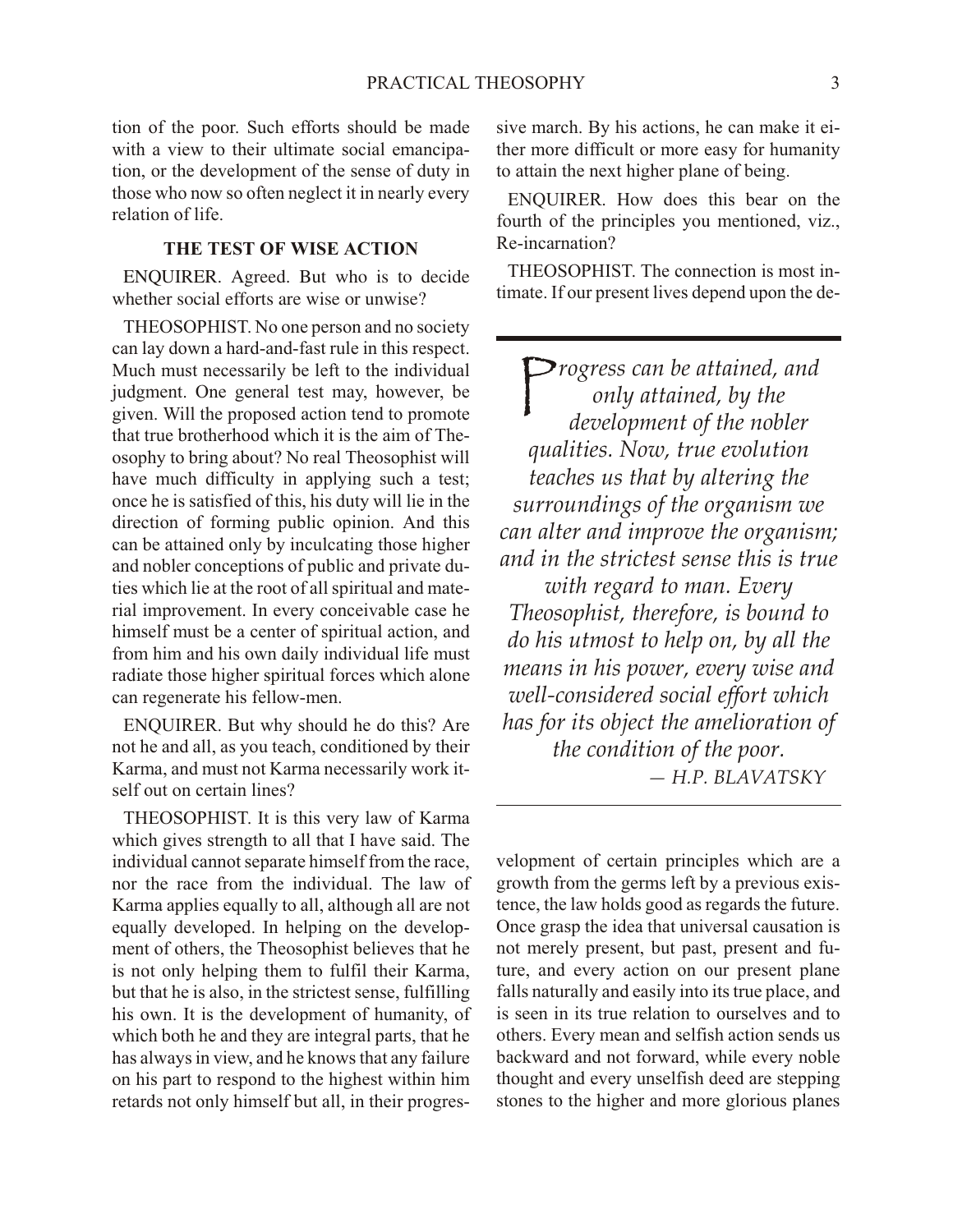of being. If this life were all, then in many respects it would indeed be poor and mean; but regarded as a preparation for the next sphere of existence, it may be used as the golden gate through which we may pass, not selfishly and alone, but in company with our fellows, to the palaces which lie beyond.

# **ON SELF-SACRIFICE**

ENQUIRER. Is equal justice to all and love to every creature the highest standard of Theosophy?

THEOSOPHIST. No; there is an even far higher one.

ENQUIRER. What can it be?

THEOSOPHIST. The giving to others *more* than to oneself - self-sacrifice. Such was the standard and abounding measure which marked so pre-eminently the greatest Teachers and Masters of Humanity — *e. g.*, Gautama Buddha in History, and Jesus of Nazareth as in the Gospels. This trait alone was enough to secure to them the perpetual reverence and gratitude of the generations of men that come after them. We say, however, that self-sacrifice has to be performed with discrimination; and such a self-abandonment, if made without justice, or blindly, regardless of subsequent results, may often prove not only made in vain, but harm ful. One of the fundamental rules of Theosophy is, justice to oneself viewed as a unit of collective humanity, not as a personal self-justice, not more but not less than to others; unless, indeed, by the sacrifice of the *one* self we can benefit the many.

ENQUIRER. Could you make your idea clearer by giving an instance?

THEOSOPHIST. There are many instances to illustrate it in history. Self-sacrifice for practical good to save many, or several people, Theosophy holds as far higher than self-abnegation for a sectarian idea, such as that of "saving the heathen from *damnation*," for instance. In our opinion, Father Damien, the young man of thirty who offered his whole life in sacrifice for the benefit and alleviation of the sufferings of the lepers at

Molokai, and who went to live for eighteen years alone with them, to finally catch the loathsome disease and die, has not died in *vain*. He has given relief and relative happiness to thousands of miserable wretches. He has brought to them consolation, mental and physical. He threw a streak of light into the black and dreary night of an existence, the hopelessness of which is unparalleled in the records of human suffering. He was a *true Theosophist*, and his memory will live for ever in our annals. In our sight this poor Belgian priest stands immeasurably higher than  $-$  for instance  $-$  all those sincere but vain-glorious fools, the Missionaries who have sacrificed their lives in the South Sea Islands or China. What good have they done? They went in one case to those who are not yet ripe for any truth; and in the other to a nation whose systems of religious philosophy are as grand as any, if only the men who have them would live up to the standard of Confucius and their other sages. And they died victims of irresponsible cannibals and savages, and of popular fanaticism and hatred. Whereas, by going to the slums of White chapel or some other such locality of those that stagnate right under the blazing sun of our civilization, full of Christian savages and mental leprosy, they might have done real good, and preserved their lives for a better and worthier cause.

ENQUIRER. But the Christians do not think so?

THEOSOPHIST. Of course not, because they act on an erroneous belief. They think that by baptizing the body of an irresponsible savage they save his soul from damnation. Had we the means to do so, we would raise a statue to Father Damien, the true, practical saint, and perpetuate his memory for ever as a living exemplar of Theosophical heroism and of Buddha- and Christ-like mercy and self-sacrifice.

ENQUIRER. Then you regard self-sacrifice as a duty?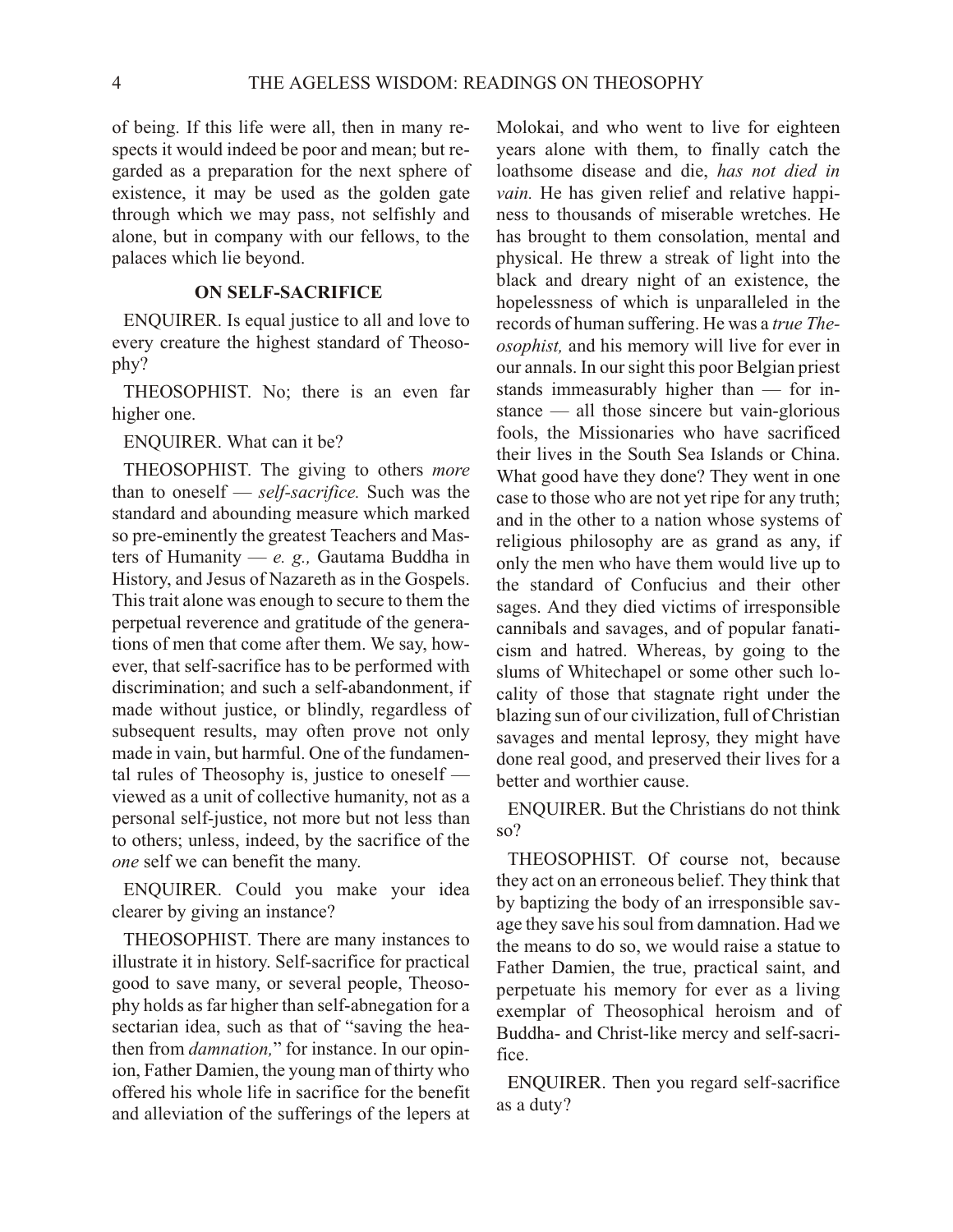THEOSOPHIST. We do; and explain it by showing that altruism is an integral part of self-development. But we have to discriminate. A man has no right to starve him self *to death* that another man may have food, unless the life of that man is obviously more useful to the many than is his own life. But it is his duty to sacrifice his own comfort, and to work for others if they are unable to work for themselves. It is his duty to give all that which is wholly his own and can benefit no one but himself if he selfishly keeps it from others. The osophy teaches self-abnegation, but does not teach rash and useless self-sacrifice, nor does it justify fanaticism.

ENQUIRER. But how are we to reach such an elevated status?

THEOSOPHIST. By the enlightened application of our precepts to practice. By the use of our higher reason, spiritual intuition and moral sense, and by following the dictates of what we call "the still small voice" of our conscience, which is that of our EGO, and which speaks louder in us than the earthquakes and the thunders of Jehovah, wherein "the Lord is not."

ENQUIRER. If such are our duties to humanity at large, what do you understand by our duties to our immediate surroundings?

THEOSOPHIST. Just the same, *plus* those that arise from special obligations with regard to family ties.

ENQUIRER. Then it is not true, as it is said, that no sooner does a man enter into the Theosophical Society than he begins to be gradually severed from his wife, children, and family duties?

THEOSOPHIST. It is a groundless calumny, like so many others. The first of the Theosophical duties is to do one's duty by *all* men, and especially by those to whom one's *specific* responsibilities are due, because one has either voluntarily undertaken them, such as marriage ties, or because one's destiny has allied one to them; I mean those we owe to parents or next of kin.

#### **DUTY TO ONESELF**

ENQUIRER. And what may be the duty of a The osophist to himself?

THEOSOPHIST. To control and conquer, *through the Higher, the lower self.* To purify himself inwardly and morally; to fear no one, and nought, save the tribunal of his own conscience. Never to do a thing by halves; *i.e*., if

A *nd what may be the duty of a The os o phist to him self? To con trol and con quer, through the Higher, the lower self.*

he thinks it the right thing to do, let him do it openly and boldly, and if wrong, never touch it at all. It is the duty of a Theosophist to lighten his burden by thinking of the wise aphorism of Epictetus, who says: "Be not diverted from your duty *by any idle reflection the silly world may make upon you*, for their censures are not in your power, and consequently should not be any part of your concern."

ENQUIRER. But suppose a member of your Society should plead inability to practice altruism by other people, on the ground that "charity begins at home"; urging that he is too busy, or too poor, to benefit mankind or even any of its units — what are your rules in such a case?

THEOSOPHIST. No man has a right to say that he can do nothing for others, on any pretext whatever. "By doing the proper duty in the proper place, a man may make the world his debtor," says an English writer. A cup of cold water given in time to a thirsty wayfarer is a nobler duty and more worth, than a dozen of dinners given away, out of season, to men who can afford to pay for them. No man who has not got it in him will ever become a *Theosophist;* but he may remain a member of our So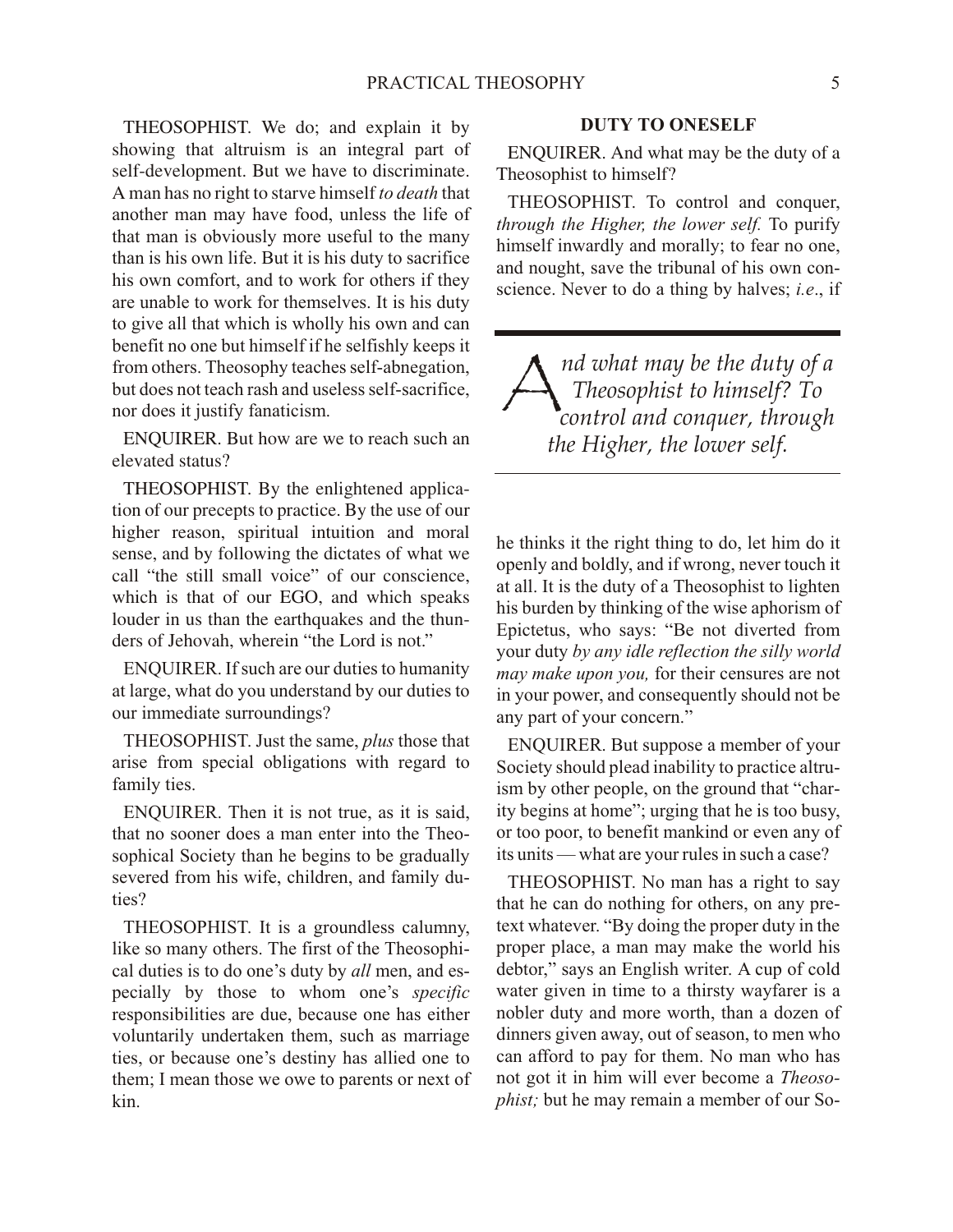ciety all the same. We have no rules by which we could force any man to become a practical Theosophist, if he does not desire to be one.

ENQUIRER. Then why does he enter the Society at all?

THEOSOPHIST. That is best known to him who does so. For, here again, we have no right to pre-judge a person, not even if the voice of a whole community should be against him, and I may tell you why. In our day, *vox populi* (so far as regards the voice of the educated, at any rate) is no longer *vox dei*, but ever that of prejudice, of selfish motives, and often simply that of unpopularity. Our duty is to sow seeds broadcast for the future, and see they are good; not to stop to enquire *why* we should do so, and how and wherefore we are obliged to lose our time, since those who will reap the harvest in days to come will never be ourselves.

# **ON CHARITY**

ENQUIRER. How do you Theosophists regard the Christian duty of charity?

THEOSOPHIST. Act individually and not collectively; follow the Northern Buddhist precepts: "Never put food into the mouth of the hungry by the hand of another"; "Never let the shadow of thy neighbor (*a third person*) come between thy self and the object of thy bounty"; "Never give to the Sun time to dry a tear before thou hast wiped it." Again "Never give money to the needy, or food to the priest, who begs at thy door, *through thy servants*, lest thy money should diminish gratitude, and thy food turn to gall."

ENQUIRER. But how can this be applied practically?

THEOSOPHIST. The Theosophical ideas of charity mean *personal* exertion for others; *personal* mercy and kindness; *personal* interest in the welfare of those who suffer; *personal* sympathy, fore thought and assistance in their troubles or needs. We Theosophists do not believe in giving money (N. B., if we had it) through other people's hands or organizations. We believe in

giving to the money a thousandfold greater power and effectiveness by our personal contact and sympathy with those who need it. We believe in relieving the starvation of the soul, as much if not more than the emptiness of the stomach; for gratitude does more good to the man who feels it, than to him for whom it is felt.

#### **THEOSOPHY FOR THE MASSES**

ENQUIRER. And you think that Theosophy would, by stepping in, help to remove these evils, under the practical and adverse conditions of our modern life?

THEOSOPHIST. Had we more money, and had not most of the Theosophists to work for their daily bread, I firmly believe we could.

ENQUIRER. How? Do you ex pect that your doctrines could ever take hold of the uneducated masses, when they are so abstruse and difficult that well-educated people can hardly understand them?

THEOSOPHIST. You forget one thing, which is that your much-boasted modern education is precisely that which makes it difficult for you to understand Theosophy. Your mind is so full of intellectual subtleties and preconceptions that your natural intuition and perception of the truth cannot act. It does not require meta physics or education to make a man understand the broad truths of Karma and Reincarnation. Look at the millions of poor and uneducated Buddhists and Hindoos, to whom Karma and re-incarnation are solid realities, simply because their minds have never been cramped and distorted by being forced into an unnatural groove. They have never had the innate human sense of justice perverted in them by be ing told to believe that their sins would be forgiven because another man had been put to death for their sakes. And the Buddhists, note well, live up to their beliefs without a murmur against Karma, or what they regard as a just punishment; whereas the Christian populace neither lives up to its moral ideal, nor accepts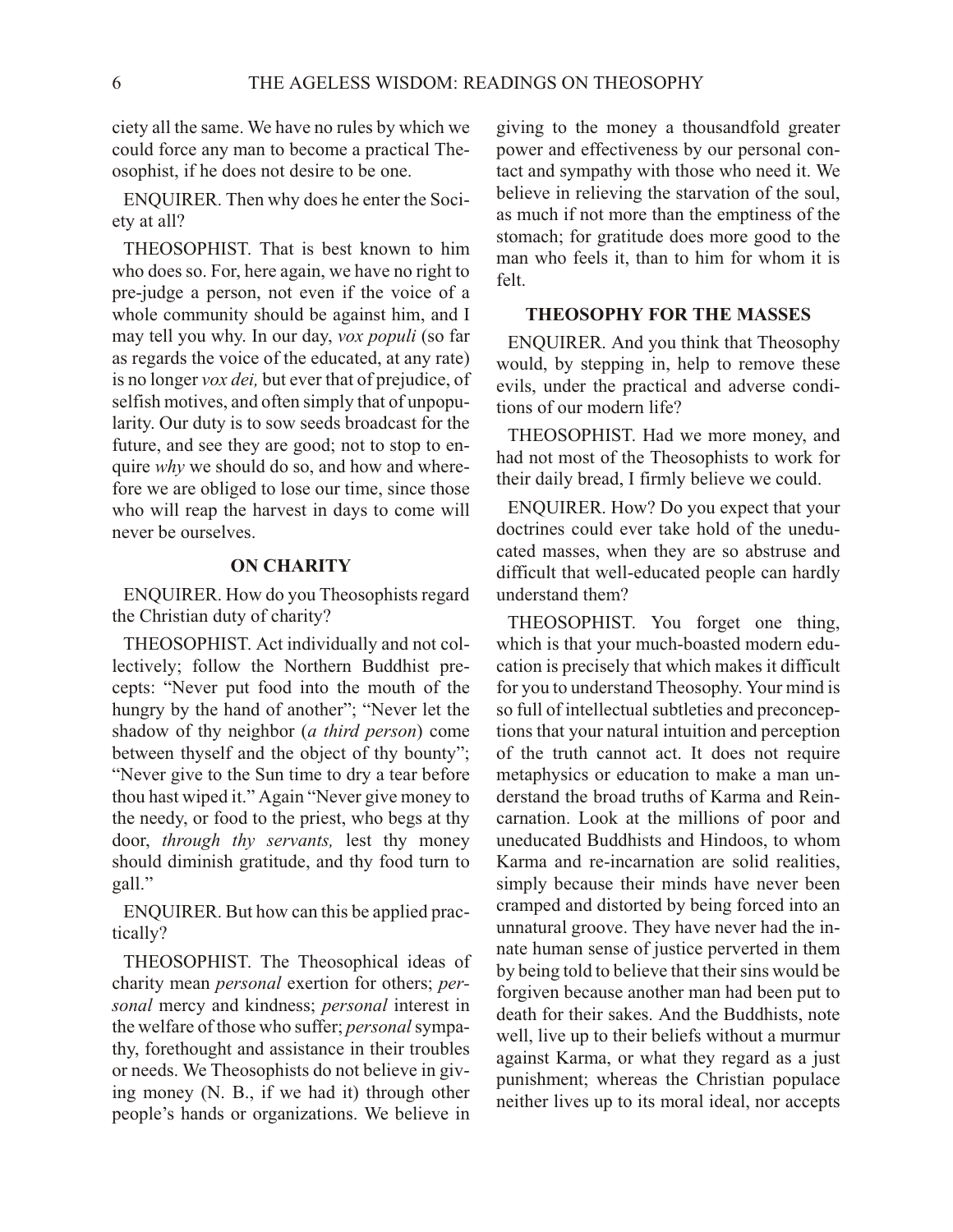its lot contentedly. Hence murmuring, and dissatisfaction, and the intensity of the struggle for existence in Western lands.

ENQUIRER. But this contentedness, which you praise so much, would do away with all motive for exertion and bring progress to a stand-still.

THEOSOPHIST. And we, Theosophists, say that your vaunted progress and civilization are no better than a host of will-o'-the-wisps, flick ering over a marsh which exhales a poisonous and deadly miasma. This, because we see selfishness, crime, immorality, and all the evils imaginable, pouncing upon unfortunate mankind from this Pandora's box which you call an age of progress, and increasing *pari passu* with the growth of your material civilization. At such a price, better the inertia and inactivity of Buddhist countries, which have arisen only as a consequence of ages of political slavery.

ENQUIRER. Then is all this metaphysics and mysticism with which you occupy yourself so much, of no importance?

THEOSOPHIST. To the masses, who need only practical guidance and support, they are not of much consequence; but for the educated, the natural leaders of the masses, those whose modes of thought and action will sooner or later be adopted by those masses, they are of the greatest importance. It is only by means of the philosophy that an intelligent and educated man can avoid the intellectual suicide of believing on blind faith; and it is only by assimilating the strict continuity and logical coherence of the Eastern, if not esoteric, doctrines, that he can realize their truth. Conviction breeds enthusiasm, and "Enthusiasm," says Bulwer Lytton, "is the genius of sincerity, and truth accomplishes no victories without it"; while Emerson most truly remarks that "every great and commanding movement in the annals of the world is the triumph of enthusiasm." And what is more calculated to produce such a feeling than a philosophy so grand, so consistent, so logical, and so all-embracing as our Eastern Doctrines?

ENQUIRER. And yet its enemies are very numerous, and every day Theosophy acquires new opponents.

THEOSOPHIST. And this is precisely that which proves its intrinsic excellence and value. People hate only the things they fear,

I *n our opin ion, Fa ther Damien, the young man of thirty who offered his whole life in sacrifice for the benefit and alleviation of the suf fer ings of the lep ers at Molokai, and who went to live for eigh teen years alone with them, to finally catch the loath some disease and die, has not died in vain. . . . He was a true The os o phist, and his mem ory will live for ever in our an nals. — H.P. BLAVATSKY*

and no one goes out of his way to overthrow that which neither threatens nor rises beyond mediocrity.

ENQUIRER. Do you hope to impart this enthusiasm, one day, to the masses?

THEOSOPHIST. Why not? since history tells us that the masses adopted Buddhism with enthusiasm, while, as said before, the practical effect upon them of this philosophy of ethics is still shown by the smallness of the percentage of crime amongst Buddhist populations as compared with every other religion. The chief point is, to uproot that most fertile source of all crime and immorality  $-$  the belief that it is possible for them to escape the consequences of their own actions. Once teach them that greatest of all laws, *Karma* and *Re-incarnation*, and besides feeling in themselves the true dignity of human nature, they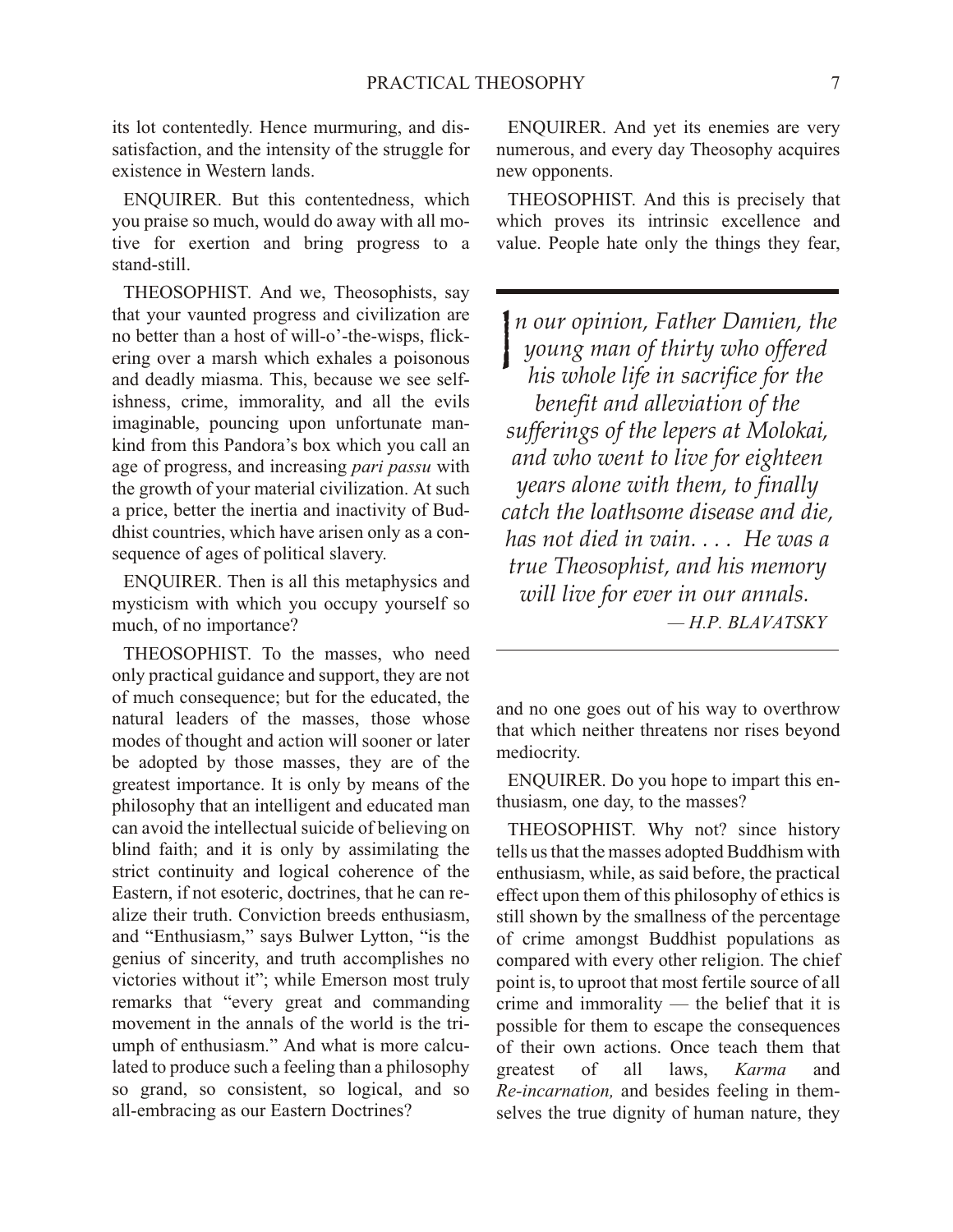will turn from evil and eschew it as they would a physical danger.

## **HOW MEMBERS CAN HELP THE SOCIETY**

ENQUIRER. How do you expect the Fellows of your Society to help in the work?

THEOSOPHIST. First by studying and comprehending the theosophical doctrines, so that they may teach others, especially the young people. Secondly, by taking every opportunity of talking to others and explaining to them what Theosophy is, and what it is not; by removing misconceptions and spreading an interest in the subject. Thirdly, by assisting in circulating our literature, by buying books when they have the means, by lending and giving them and by inducing their friends to do so. Fourthly, by defending the Society from the unjust aspersions cast upon it, by every legitimate device in their power. Fifth, and most important of all, by the example of their own lives.

ENQUIRER. But all this literature, to the spread of which you attach so much importance, does not seem to me of much practical use in helping mankind. This is not practical charity.

THEOSOPHIST. We think otherwise. We hold that a good book which gives people food for thought, which strengthens and clears their minds, and enables them to grasp truths which they have dimly felt but could not formulate  $$ we hold that such a book does a real, substantial good. As to what you call practical deeds of charity, to benefit the bodies of our fellow-men, we do what little we can; but, as I have already told you, most of us are poor, whilst the Society it self has not even the money to pay a staff of workers. All of us who toil for it, give our labor gratis, and in most cases money as well. The few who have the means of doing what are usually called charitable actions, follow the Buddhist precepts and do their work themselves, not by proxy or by subscribing publicly to charitable funds. What the Theosophist has to do above all is to forget his personality.

## **WHAT A THEOSOPHIST OUGHT NOT TO DO**

ENQUIRER. Have you any prohibitory laws or clauses for Theosophists in your Society?

THEOSOPHIST. Many, but, alas! none of them are enforced. They express the ideal of our organization,  $-$  but the practical application of such things we are compelled to leave to the discretion of the Fellows themselves. Unfortunately, the state of men's minds in the present century is such that, unless we allow these clauses to remain, so to speak, obsolete, no man or woman would dare to risk joining the Theosophical Society. This is precisely why I feel forced to lay such a stress on the difference between true Theosophy and its hard-struggling and well-intentioned, but still unworthy vehicle, the Theosophical Society.

ENQUIRER. May I be told what are these per ilous reefs in the open sea of The osophy?

THEOSOPHIST. Well may you call them reefs, as more than one otherwise sincere and well-meaning F.T.S. has had his Theosophical canoe shattered into splinters on them! And yet to avoid certain things seems the easiest thing in the world to do. For instance, here is a series of such negatives, screening positive Theosophical duties: -

No Theosophist should be silent when he hears evil reports or slanders spread about the Society, or innocent persons, whether they be his colleagues or outsiders.

ENQUIRER. But suppose what one hears is the truth, or may be true without one knowing it?

THEOSOPHIST. Then you must demand good proofs of the assertion, and hear both sides impartially before you permit the accusation to go uncontradicted. You have no right to believe in evil, until you get undeniable proof of the correctness of the statement.

ENQUIRER. And what should you do then?

THEOSOPHIST. Pity and forbearance, charity and long-suffering, ought to be always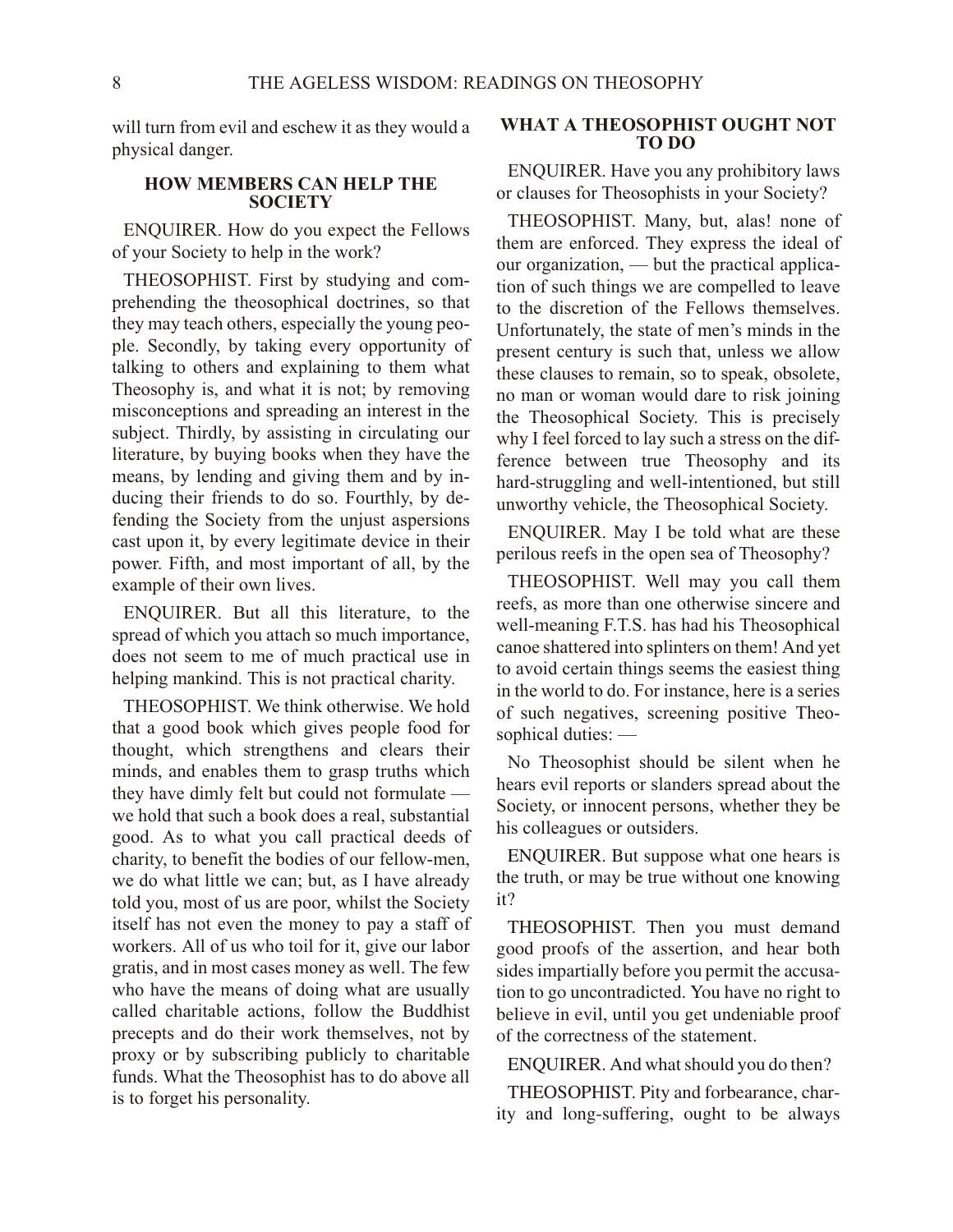there to prompt us to excuse our sinning brethren, and to pass the gentlest sentence possible upon those who err. A Theosophist ought never to forget what is due to the shortcomings and infirmities of human nature.

ENQUIRER. Ought he to forgive entirely in such cases?

THEOSOPHIST. In every case, especially he who is sinned against.

ENQUIRER. But if by so doing, he risks to injure, or allow others to be injured? What ought he to do then?

THEOSOPHIST. His duty; that which his conscience and higher nature suggests to him; but only after mature deliberation. Justice consists in doing no injury to any living being; but justice commands us also never to allow injury to be done to the many, or even to one innocent person, by allowing the guilty one to go unchecked.

ENQUIRER. What are the other negative clauses?

THEOSOPHIST. No Theosophist ought to be contented with an idle or frivolous life, doing no real good to him self and still less to others. He should work for the benefit of the few who need his help if he is unable to toil for Humanity, and thus work for the advancement of the Theosophical cause.

ENQUIRER. This demands an exceptional nature, and would come rather hard upon some persons.

THEOSOPHIST. Then they had better remain outside the T. S. instead of sailing under false colors. No one is asked to give more than he can afford, whether in devotion, time, work or money.

ENQUIRER. What comes next?

THEOSOPHIST. No working member should set too great value on his personal progress or proficiency in Theosophic studies; but must be prepared rather to do as much altruistic work as lies in his power. He should not leave the whole of the heavy burden and responsibility of the Theosophical movement on the shoulders of the few devoted workers. Each member ought to feel it his duty to take what share he can in the common work, and help it by every means in his power.

ENQUIRER. This is but just. What comes next?

**N** *o* Theosophist ought to be<br>contented with an idle or<br>frivolous life doing no rea *con tented with an idle or friv o lous life, do ing no real good to him self and still less to oth ers.* 

THEOSOPHIST. No Theosophist should place his personal vanity, or feelings, above those of his Society as a body. He who sacrifices the latter, or other people's reputations on the altar of his personal vanity, worldly benefit, or pride, ought not to be allowed to remain a member. One cancerous limb diseases the whole body.

ENQUIRER. Is it the duty of every member to teach others and preach Theosophy?

THEOSOPHIST. It is indeed. No fellow has a right to remain idle, on the excuse that he knows too little to teach. For he may always be sure that he will find others who know still less than himself. And also it is not until a man begins to try to teach others, that he discovers his own ignorance and tries to remove it. But this is a minor clause.

ENQUIRER. What do you consider, then, to be the chief of these negative Theosophical duties?

THEOSOPHIST. To be ever prepared to recognize and confess one's faults. To rather sin through exaggerated praise than through too little appreciation of one's neighbor's efforts. Never to backbite or slander another person.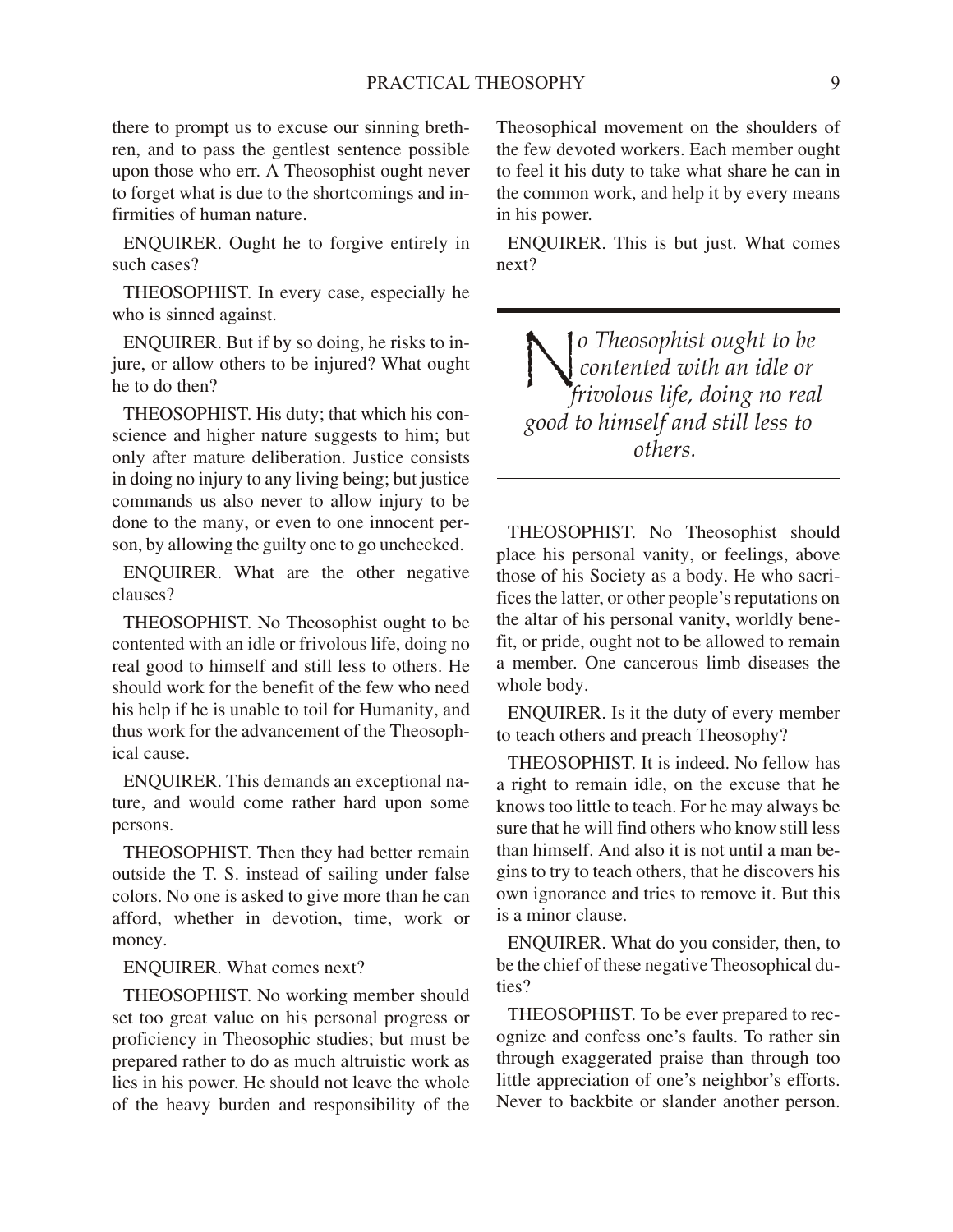Always to say openly and direct to his face anything you have against him. Never to make your self the echo of anything you may hear against another, nor harbor revenge against those who happen to injure you.

ENQUIRER. But it is often dangerous to tell people the truth to their faces. Don't you think so? I know one of your members who was bitterly offended, left the Society, and became its greatest enemy, only because he was told some unpleasant truths to his face, and was blamed for them.

THEOSOPHIST. Of such we have had many. No member, whether prominent or insignificant, has ever left us without becoming our bitter enemy.

ENQUIRER. How do you account for it?

THEOSOPHIST. It is simply this. Having been, in most cases, intensely devoted to the Society at first, and having lavished upon it the most exaggerated praises, the only possible excuse such a backslider can make for his subsequent behavior and past short-sightedness, is *to pose as an innocent and deceived victim, thus* casting the blame from his own shoulders on to those of the Society in general, and its leaders especially. Such persons remind one of the old fable about the man with a distorted face, who broke his looking-glass on the ground that it reflected his countenance crookedly.

ENQUIRER. But what makes these people turn against the Society?

THEOSOPHIST. Wounded vanity in some form or other, almost in every case.

ENQUIRER. What would you do with such characters?

THEOSOPHIST. Leave them to their Karma. Because one person does evil that is no reason for others to do so.

ENQUIRER. But, to return to slander, where is the line of demarcation between backbiting and just criticism to be drawn? Is it not one's duty to

# *ON ED U CA TION*

*If we had money, we would found schools which would turn out something else than reading and writ ing can di dates for star va tion.* 

*Children should above all be taught self-reliance, love for all men, al tru ism, mu tual char ity, and more than any thing else, to think and rea son for them selves. We would re duce the purely me chan i cal work of the memory to an absolute minimum, and devote the time to the de vel op ment and train ing of the in ner senses, facul ties and la tent ca pac i ties. We would endeavor to deal with each child as a unit, and to ed u cate it so as to pro duce the most harmonious and equal unfoldment of its powers, in order that its spe cial ap ti tudes should find their full natural development.* 

*We should aim at creating free men and women, free in tel lec tu ally, free mor ally, un prej u diced in all re spects, and above all things, un self ish. And we be lieve that much if not all of this could be ob tained by proper and truly*  $the *osophical education*$ .  *— H.P. BLAVATSKY*